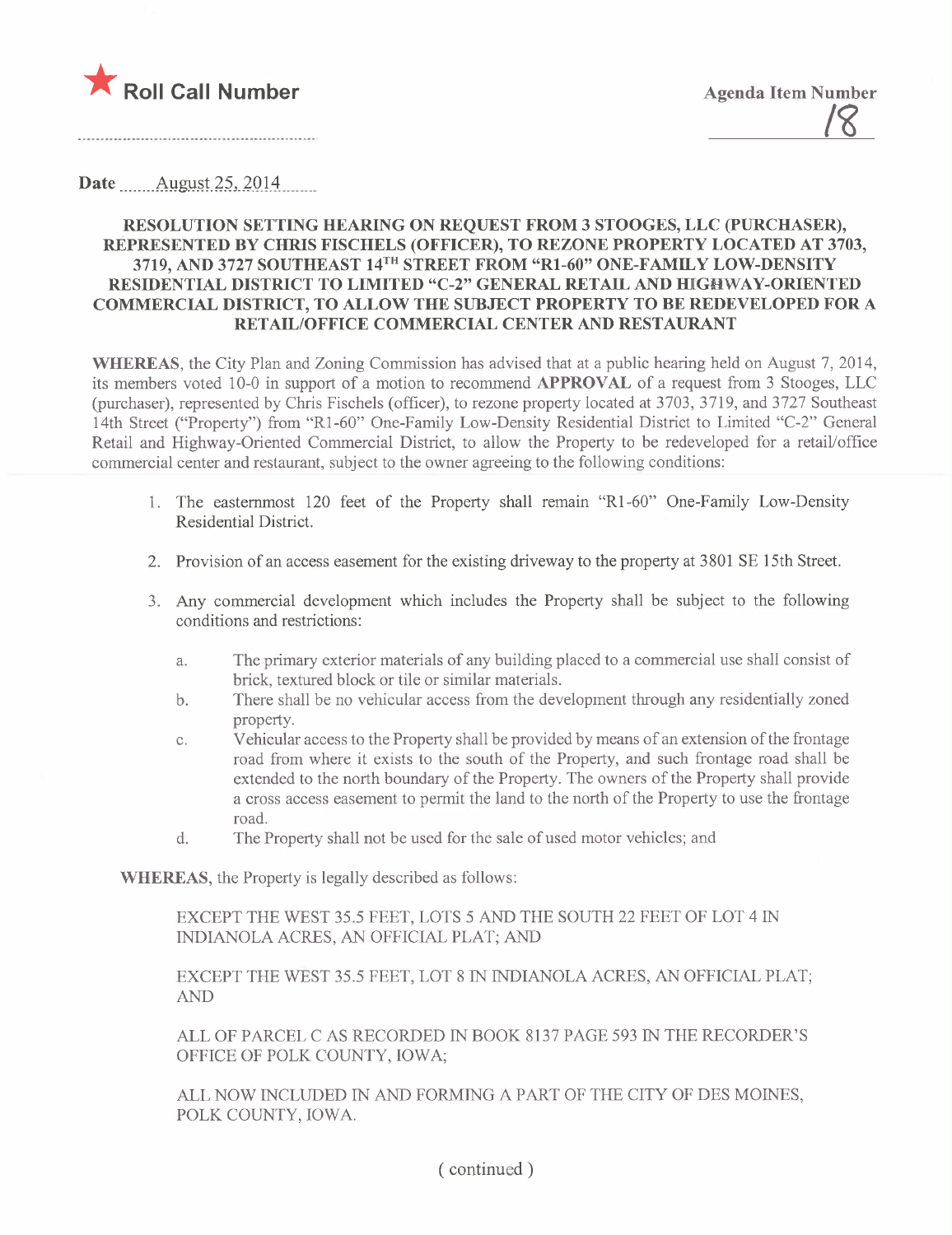

<u>i 8</u>

Date \_\_\_\_\_ August 25, 2014

-2-

NOW THEREFORE, BE IT RESOLVED, by the City Council of the City of Des Moines, Iowa, as follows:

- 1. That the attached communication from the Plan and Zoning Commission is hereby received and fied.
- 2. That the meeting of the City Council at which the proposed rezoning is to be considered shall be held in the Council Chambers, City Hall, Des Moines, Iowa, at 5:00 p.m. on September 8,2014, at which time the City Council will hear both those who oppose and those who favor the proposal.
- 3. That the City Clerk is hereby authorized and directed to cause notice of said proposal in the accompanying form to be given by publication once, not less than seven (7) days and not more than twenty (20) days before the date of hearng, all as specified in Section 362.3 and Section 414.4 of the Iowa Code.

MOVED by to adopt.

ORM APPROVED: rank Glenna K. Frank

**Assistant City Attorney** 

 $(ZON2014-00126)$ 

| <b>COUNCIL ACTION</b> | <b>YEAS</b> | <b>NAYS</b> | <b>PASS</b> | <b>ABSENT</b>   |
|-----------------------|-------------|-------------|-------------|-----------------|
| <b>COWNIE</b>         |             |             |             |                 |
| <b>COLEMAN</b>        |             |             |             |                 |
| <b>GATTO</b>          |             |             |             |                 |
| <b>GRAY</b>           |             |             |             |                 |
| <b>HENSLEY</b>        |             |             |             |                 |
| <b>MAHAFFEY</b>       |             |             |             |                 |
| <b>MOORE</b>          |             |             |             |                 |
| <b>TOTAL</b>          |             |             |             |                 |
| <b>MOTION CARRIED</b> |             |             |             | <b>APPROVED</b> |

#### **CERTIFICATE**

I, DIANE RAUH, City Clerk of said City hereby certify that at a meeting of the City Council of said City of Des Moines, held on the above date, among other proceedings the above was adopted.

IN WITNESS WHEREOF, i have hereunto set my hand and affixed my seal the day and year first above written.

City Clerk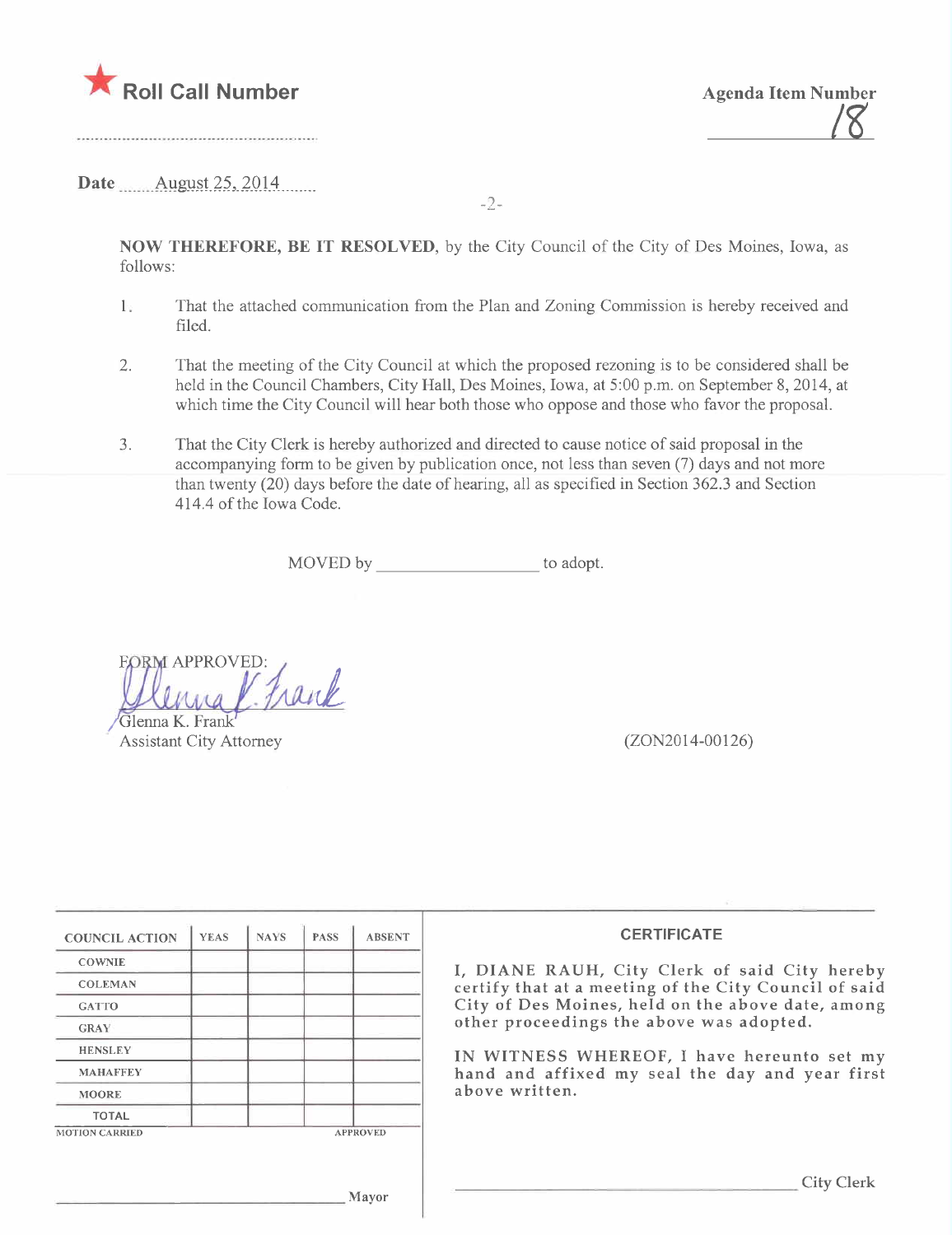

August 13, 2014

Honorable Mayor and City Council City of Des Moines, Iowa

Members:

Communication from the City Plan and Zoning Commission advising that at their meeting held August 7, 2014, the following action was taken regarding a request from 3 Stooges, LLC (purchaser) represented by Chris Fischels (officer) to rezone property located at 3703, 3719, and 3727 Southeast 14th Street.

#### COMMISSION RECOMMENDATION:

| <b>Commission Action:</b> | Yes | <b>Nays</b> | Pass | Absent |
|---------------------------|-----|-------------|------|--------|
| Dory Briles               | Χ   |             |      |        |
| JoAnne Corigliano         | Χ   |             |      |        |
| <b>Jacqueline Easley</b>  | Χ   |             |      |        |
| <b>Tim Fitzgerald</b>     | X   |             |      |        |
| Dann Flaherty             |     |             |      | X      |
| Jann Freed                | X   |             |      |        |
| John "Jack" Hilmes        | Χ   |             |      |        |
| <b>Ted Irvine</b>         |     |             |      | Χ      |
| <b>Greg Jones</b>         | X   |             |      |        |
| <b>William Page</b>       |     |             |      | X      |
| <b>Christine Pardee</b>   | X   |             |      |        |
| <b>CJ Stephens</b>        | X   |             |      |        |
| <b>Vicki Stogdill</b>     |     |             |      | X      |
| <b>Greg Wattier</b>       | Χ   |             |      |        |

After public hearing, the members voted 10-0 as follows:

APPROVAL of staff recommendation that the proposed rezoning be found not in conformance with the existing Des Moines' 2020 Community Character Plan.

By separate motion Commissioners recommended 10-0 as follows:

| <b>Commission Action:</b> | Yes | <b>Nays</b> | Pass | <b>Absent</b> |
|---------------------------|-----|-------------|------|---------------|
| Dory Briles               |     |             |      |               |
| JoAnne Corigliano         |     |             |      |               |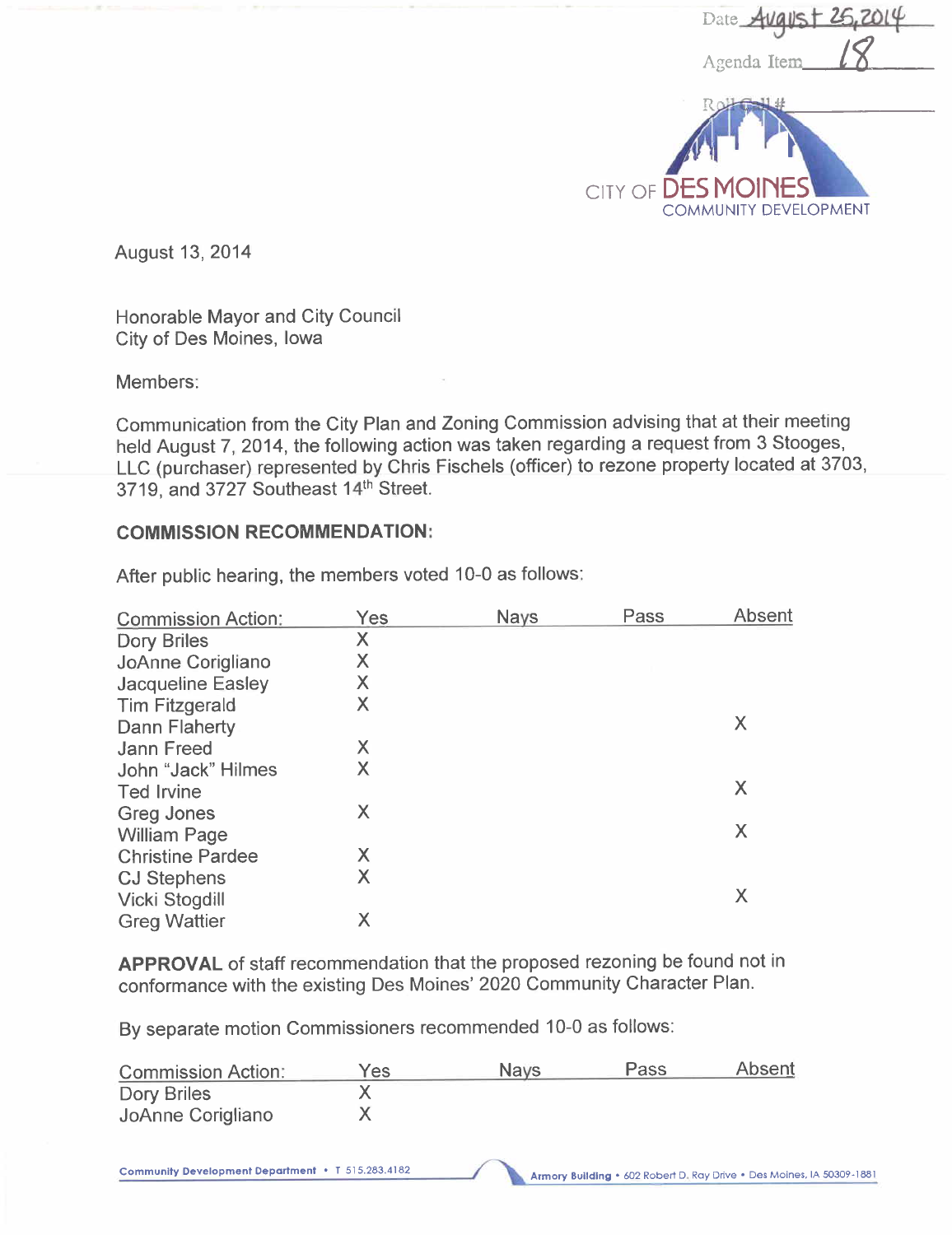| <b>Jacqueline Easley</b> | Χ |   |
|--------------------------|---|---|
| <b>Tim Fitzgerald</b>    | Χ |   |
| Dann Flaherty            |   |   |
| <b>Jann Freed</b>        | X |   |
| John "Jack" Hilmes       | X |   |
| <b>Ted Irvine</b>        |   |   |
| <b>Greg Jones</b>        | Х |   |
| <b>William Page</b>      |   | X |
| <b>Christine Pardee</b>  | Х |   |
| <b>CJ Stephens</b>       | Χ |   |
| <b>Vicki Stogdill</b>    |   |   |
| <b>Greg Wattier</b>      |   |   |

APPROVAL of the proposed amendment to the Des Moines' 2020 Community Character Plan to revise the future land use designation from Low-Density Residential to Commercial: Auto-Oriented, Small-Scale Strip Development excluding the easternmost 120 feet of the site; and approval of the rezoning request subject to the following conditions:

- (21-2014-4.08 & ZON2014-000126)
- 1. The easternmost 120 feet of the site shall remain "R 1-60" District.
- 2. Provision of an access easement for the existing driveway to the property at 3801 SE 15<sup>th</sup> Street.
- 3. Any commercial development which includes the Property shall be subject to the following conditions and restrictions.
	- a. The primary exterior materials of any building placed to a commercial use shall consist of brick, textured block or tile or similar materials.
	- b. There shall be no vehicular access from the development through any residentially zoned property.
	- c. Vehicular access to the Property shall be provided by means of an extension of the frontage road from where it exists to the south of the Property, and such frontage road shall be extended to the north boundary of the Property. The owners of the Property shall provide a cross access easement to permit the land to the north of the Property to use the frontage road.
- 4. The property shall not be used for the sale of used motor vehicles.

#### STAFF RECOMMENDATION TO THE P&Z COMMISSION

Part A) Staff recommends the proposed rezoning be found not in conformance with the existing Des Moines' 2020 Community Character Plan.

Part B) Staff recommends approval of the proposed amendment to the Des Moines' 2020 Community Character Plan to revise the future land use designation from Low-Density Residential to Commercial: Auto-Oriented, Small-Scale Strip Development excluding the easternmost 120 feet of the site.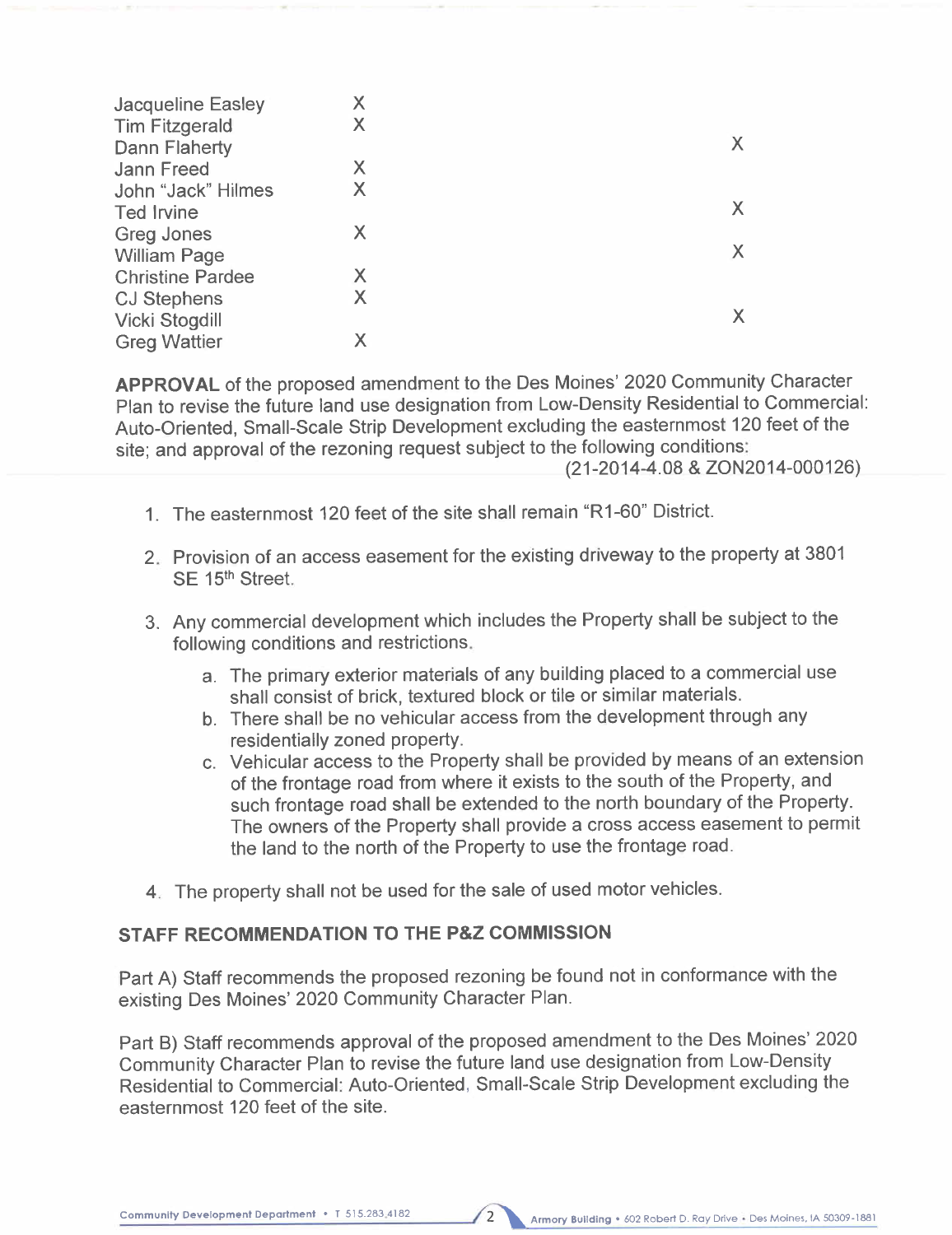Part C) Staff recommends approval of the rezoning request subject to the following conditions.

- 1. The easternmost 120 feet of the site shall remain "R 1-60" District.
- 2. Provision of an access easement for the existing driveway to the property at 3801 SE 15<sup>th</sup> Street.
- 3. Any commercial development which includes the Property shall be subject to the following conditions and restrictions.
	- a. The primary exterior materials of any building placed to a commercial use shall consist of brick, textured block or tile or similar materials.
	- b. There shall be no vehicular access from the development through any residentially zoned property.
	- c. Vehicular access to the Property shall be provided by means of an extension of the frontage road from where it exists to the south of the Property, and such frontage road shall be extended to the north boundary of the Property. The owners of the Property shall provide a cross access easement to permit the land to the north of the Property to use the frontage road.
- 4. The property shall not be used for the sale of used motor vehicles.

#### Written Responses

- 3 In Favor
- 1 In Opposition

# STAFF REPORT TO THE PLANNING COMMISSION

## i. GENERAL INFORMATION

- 1. Purpose of Request: The proposed rezoning would allow the applicant to develop a strip commercial center. The submitted site concept shows two buildings with a total of six tenant bays.
- 2. Size of Site: The entire site measures 150,399 square feet (3.45 acres). Approximately, one-third of the site is currently zoned Limited "C-2" District and is not a part of the rezoning request.
- 3. Existing Zoning (site): "R1-60" One-Family Low-Density District and Limited "C-2" District.
- 4. Existing Land Use (site): Vacant.
- 5. Adjacent Land Use and Zoning:

North - Limited "C-2"; Use is Dunkin Donuts

South - Limited "C-2" & "R1-60"; Uses are automotive repair and single-family residentiaL.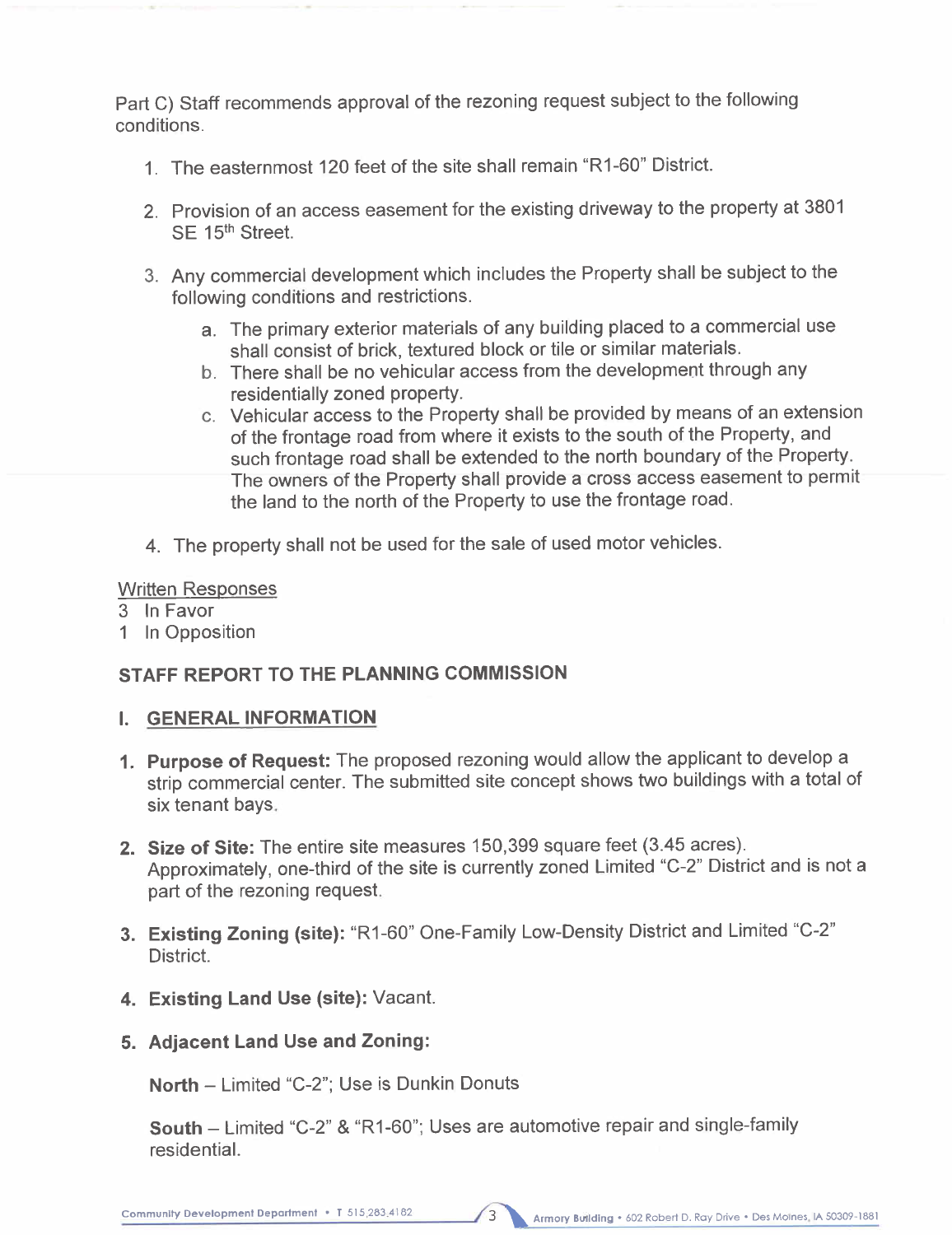East - "R1-60"; Uses are single-family and multiple-family residential.

West - "R-3" & Limited "C-1"; Use is multiple-family residential.

- 6. General Neighborhood/Area Land Uses: The subject site is located on the SE 14th Street commercial corridor. The corridor predominately consists of auto-oriented commercial and multiple-family residential uses.
- 7. Applicable Recognized Neighborhood(s): The subject property is located in the Ewing Woods - Evergreen Neighborhood and within 250 feet of the South Park Neighborhood. This neighborhood associations were notified of the public hearing by mailing of the Preliminary Agenda on July 18, 2014 and a Final Agenda on August 1, 2014. Additionally, separate notifications of the hearing for this specific item weremailed on July 18, 2014 (20 days prior to the public hearing) and on July 28,2014 (10 days prior to the public hearing) to the neighborhood associations and to the primary titleholder on file with the Polk County Assessor for each property within 250 feet of the site.

All agendas and notices are mailed to the primary contact(s) designated by the recognized neighborhood association to the City of Des Moines Neighborhood Development Division. The Ewing Woods - Evergreen Neighborhood Association notices were mailed to Lisa Treptow, 3600 SE 19th Street, Des Moines, IA 50320. The South Park Neighborhood Association notices were mailed to Andy Clark, 5800 SE 8th Street, Des Moines, IA 50315.

- 8. Zoning History: On January 8, 2001, the City Council approved Ordinance Number 13,902 rezoning the western portion of 3727 SE 14th Street from "R 1-60" District to Limited "C-2" District subject to the limitations below.
	- a) Any commercial development which includes the Property shall be subject to the following conditions and restrictions.
		- 1. The primary exterior materials of any building placed to a commercial use shall consist of brick, textured block or tile or similar materials.
		- 2. There shall be no vehicular access from the development through any residentially zoned property.
		- 3. Vehicular access to the Property shall be provided by means of an extension of the frontage road from where it exists to the south of the Property, and such frontage road shall be extended to the north boundary of the Property. The owners of the Property shall provide a cross access easement to permit the land to the north of the Property to use the frontage road at such time as the land to the north is rezoned and developed for commercial use.
	- b) The property shall not be used for the sale of used motor vehicles.
- 9. 2020 Community Character Land Use Plan Designation: Commercial: Auto-Oriented, Small-Scale Strip Development and Residential: Low-Density ResidentiaL.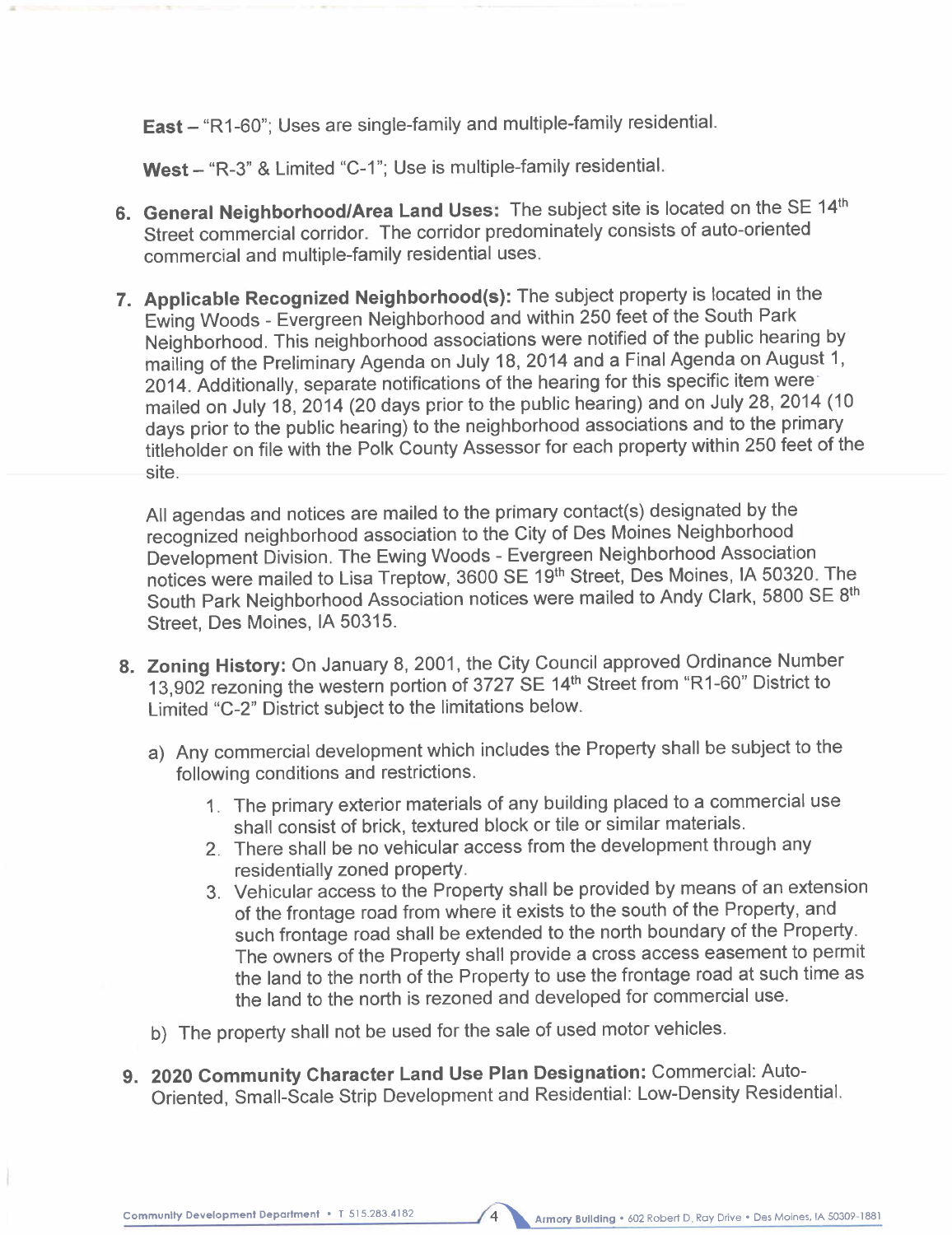10.Applicable Regulations: The Commission also reviews all proposals to amend zoning regulations or zoning district boundaries within the City of Des Moines. Such amendments must be in conformance with the comprehensive plan for the City and designed to meet the criteria in §414.3 of the Iowa Code. The Commission may recommend that certain conditions be applied to the subject property if the property owner agrees in writing, prior to the City Council Hearing. The recommendation of the Commission will be forwarded to the City CounciL.

## 11. ADDITIONAL APPLICABLE INFORMATION

- 1. Site Plan Review: The applicant must demonstrate compliance with the City's storm water management, tree mitigation, landscaping and buffering requirements during the site plan review process. The City's Landscaping Standards for "C-2" Districts generally require the following:
	- . 20% open space with a minimum of 1 overstory deciduous tree, 1 evergreen tree and 1 shrub for every 2,500 square feet of required open space.
	- . 1 O-foot wide bufferyards along property lines that adjoin a "R" District or residential use with a 6-foot tall, 75% opaque fence or wall, and 2 overstory trees and 6 evergreen trees per 100 lineal feet of property line.
	- . 1 overstory tree and 3 shrubs must be proved along the perimeter of parking lots for every 50 lineal feet of frontage.
- 2. Streets & Access: All vehicular access to the site must come from the existing SE 14th Street drive approaches via cross access easements with the properties to the north and south. The easternmost portion of the site fronts the dead-end segment of SE 15th Street. This portion of the site contains a driveway for the adjoining property at 3801 SE 15<sup>th</sup> Street. This property has no street frontage and this driveway is the only realistic means of access to the attached garage for the existing single-family dwelling. Staff believes that an access easement should be granted.
- 3. Des Moines 2020 Community Character Plan: The western portion of the site is designated "Commercial, Auto-Oriented, Small-Scale Strip Development" on the Future Land Use Map. The eastern portion of the site is designated as "Low Density Residential". The portion of the Future Land Use Map designated as "Low Density Residential must be amended to "Commercial, Auto-Oriented, Small-Scale Strip Development for the rezoning to be found in conformance with the Des Moines 2020 Community Character Plan.

The Des Moines 2020 Community Character Plan describes auto-oriented commercial as where "site orientation is primarily focused on the needs and convenience of the motorist. In the future, developments will have a strong orientation to motorists with necessary accommodations on site for pedestrians. Small-scale strip development is described as "small-to-moderate commercial in a linear pattern that serves the passing motorist. Individual buildings may be over 35,000 square feet with individual modules from 2,000 to 20,000 square feet."

In general, the proposed Future Land Use Plan amendment is appropriate as additional lot depth is necessary to support commercial development along the SE 14<sup>th</sup> Street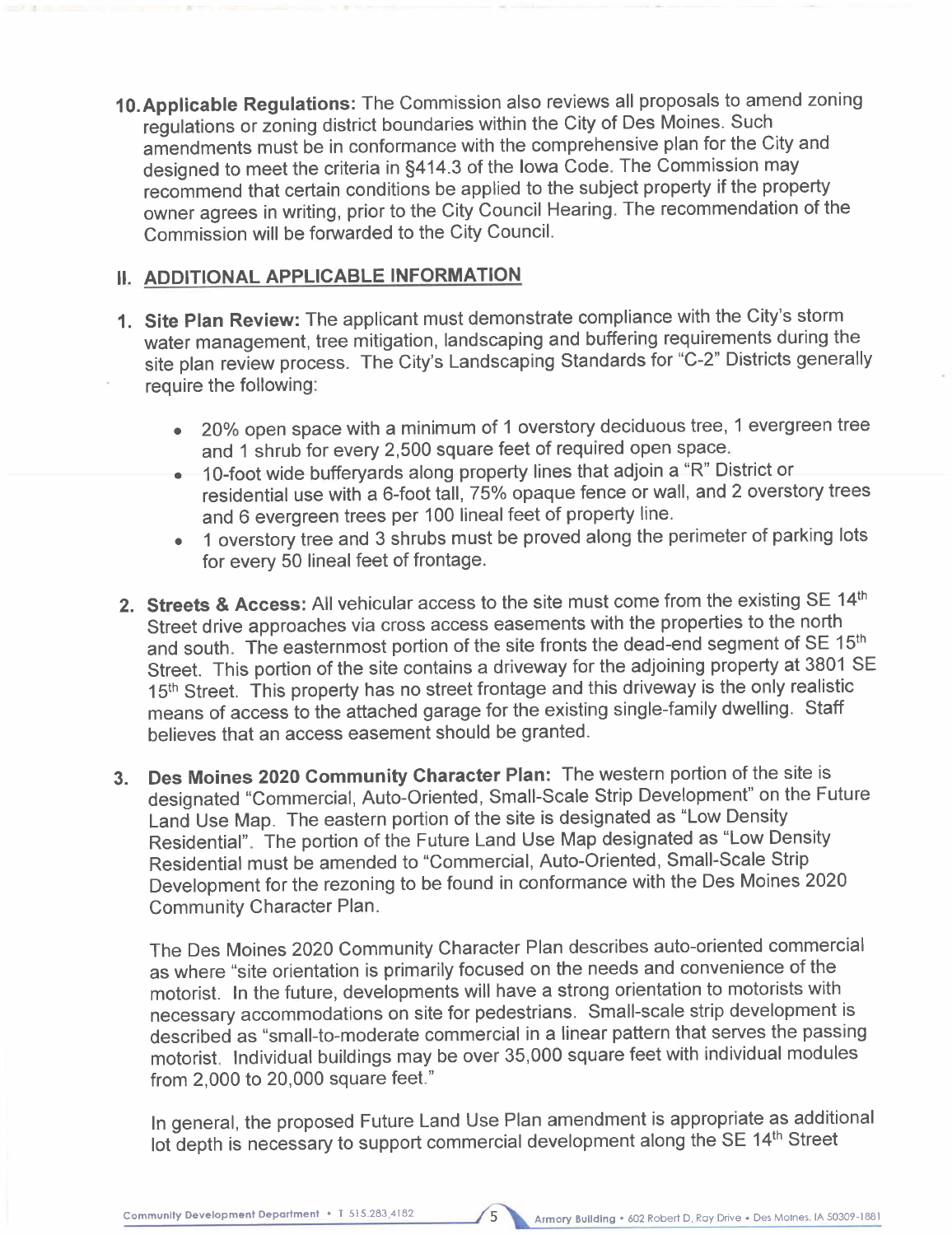corridor. However, staff believes the easternmost 120 feet of the site should remain designated as "Low Density Residential" and zoned "R1-60" District as this portion of the site extends into existing residential development. The applicant would be able utilize this portion of the site to comply with the landscaping standard's open space requirements and for surface storm water detention.

## SUMMARY OF DISCUSSION

Jason Van Essen presented the staff report and recommendation.

JoAnne Coriqliano asked if there is currently fencing or some type of buffering between this property and the adjoining residential uses.

Jason Van Essen stated he did not believe so. However, during the site plan review phase the applicant would be required to comply with the buffering requirements which would require 6 foot tall privacy fence and screen plantings.

Tim Fitzqerald asked was it preferred when Car-X was built to no longer follow the frontage road anymore on 14<sup>th</sup> Street.

Jason Van Essen stated the frontage road is accommodated through the proposed parking and cross access agreements will be provided. Staff will evaluate closely. The site plan shown tonight is just their concept.

Dan Levy with Levy Architecture located at 1009 Technology Parkway in Cedar Falls, Iowa stated he is representing the applicant. This is just a concept working with staff and the applicant will continue with the process. The applicant is aware of the requirements for the site plan regarding screening and vegetation. The applicant has had a meet and greet with some of the adjacent property owners and has every intention to provide a 6 foot high fence with vegetation. They are also in agreement with staff recommendation to leave 120 feet at the southeast corner of the property zoned residential and to provide an easement for the adjacent property owner.

## CHAIRPERSON OPENED THE PUBLIC HEARING

There was no one to speak for or in opposition of the applicant's request.

## CHAIRPERSON CLOSED THE PUBLIC HEARING

#### COMMISSION ACTION:

JoAnne Coriqliano moved staff recommendation that the proposed rezoning be found not in conformance with the existing Des Moines' 2020 Community Character Plan.

Motion passed 10-0.

JoAnne Coriqliano moved staff recommendation for approval of the proposed amendment to the Des Moines' 2020 Community Character Plan to revise the future land use designation from Low-Density Residential to Commercial: Auto-Oriented, Small-Scale Strip